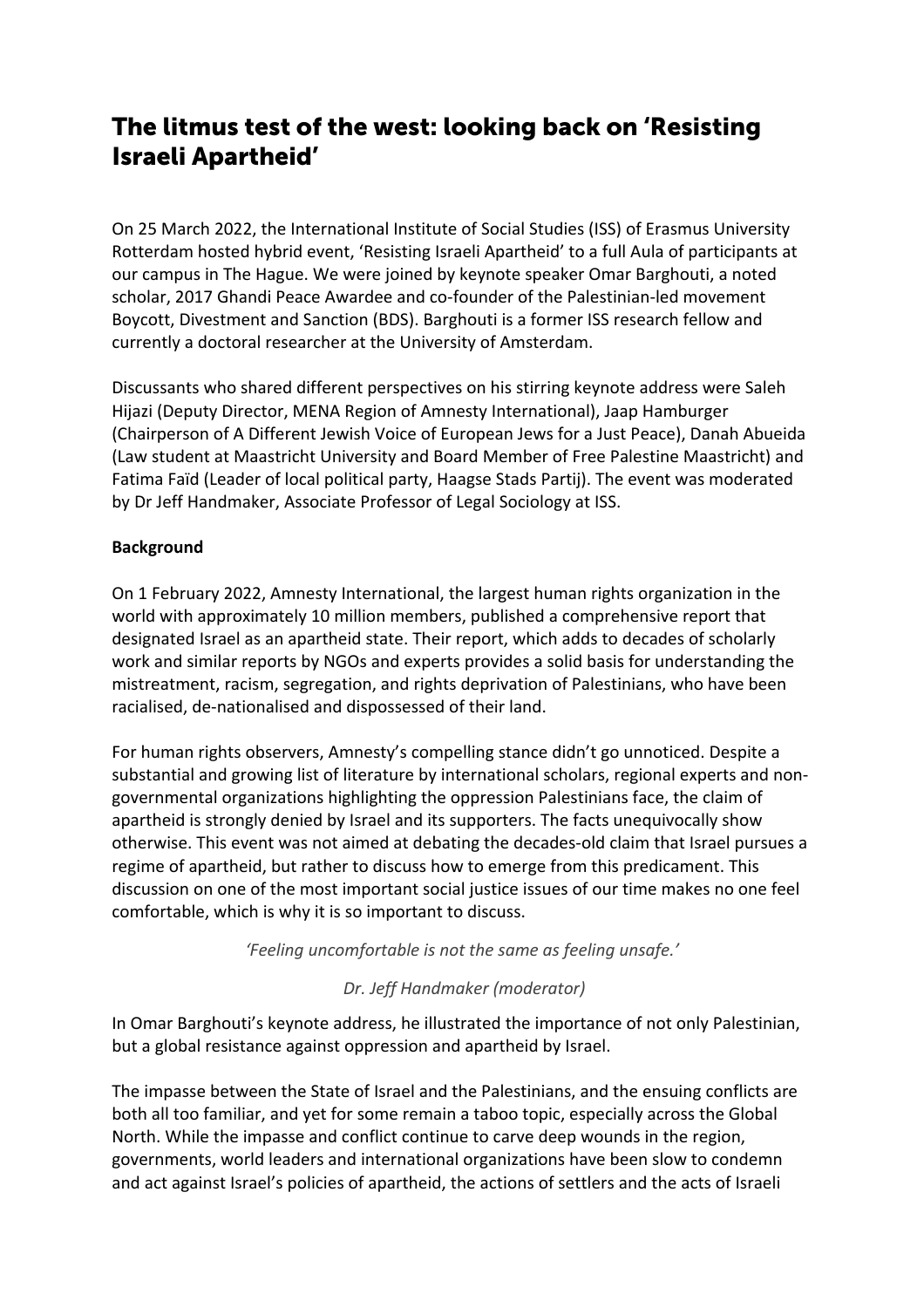forces. Palestinians, on the other hand, have persistently experienced consequences for their acts of resistance. Meanwhile, we see a very different reaction in European and North American countries in relation to the conflict between Russia and Ukraine.

The quick action and clear opposition—severe state and individual sanctions, penalties, and widespread public and official support, including hundreds of millions of dollars in military assistance to support Ukrainian resistance—are visible to Palestinians and their supporters and in contrast with the lack of corresponding support for the Palestinian struggle, feel like acts of hypocrisy.

## *'The issue of Palestine has become the litmus test for human rights.'*

## *Omar Barghouti (keynote speaker), quoting Professor John Dugard*

Despite this lack of corresponding support, many anti-racist movements have expressed solidarity and commonality with the Palestinian struggle. After the attacks on Sheikh Jarrah in 2020, Black Lives Matter and the Sunrise movements were vocal about the issue of settler colonialism and the threat which Israeli's actions pose to human rights everywhere. Because of this, Barghouti emphasised that movements against racism, patriarchy and neo-liberalism are 'inextricably linked'.

So, what does the lack of global condemnation of Israel, particularly by countries of the global North mean for Palestinians in the region? Barghouti argued that Palestinian voices and political actions have been continually subjugated. To stifle opposition, the Israeli government is 'increasing propaganda, surveillance and legal warfare'. Those who are critical of the Israeli government's policies are accused of antisemitism. Accordingly, Barghouti explained, Israel has continued to shield itself from accountability for war crimes and the crime of apartheid.

For supporters of either side, it's clear that it remains challenging to hold a critical discussion, let alone a debate about the Israeli-Palestine conflict. This is why ISS provides a critical platform for platform for critical discussion and dialogue on this conflict and other sensitive topics. Emulating this message, Barghouti resonated a thread of humanity throughout his keynote. 'There is nothing Jewish about Israel's siege, ethnic cleansing, massacres, land theft and apartheid, and therefore there is nothing anti-Jewish per se in supporting BDS to end these crimes.'

Equating Palestinian support to being anti-Jewish breaks this delicate thread—leading to the justification of Israeli oppression and the dehumanization of Palestinians. The path requires Israelis to dehumanize themselves.

Hence, Barghouti concluded his keynote on a graver note, stating that Palestine today is, 'a litmus test of sorts for whether the West can be decolonized, ending its duplicity, its complicity, and healing its fractured humanity.'

#### **Responses**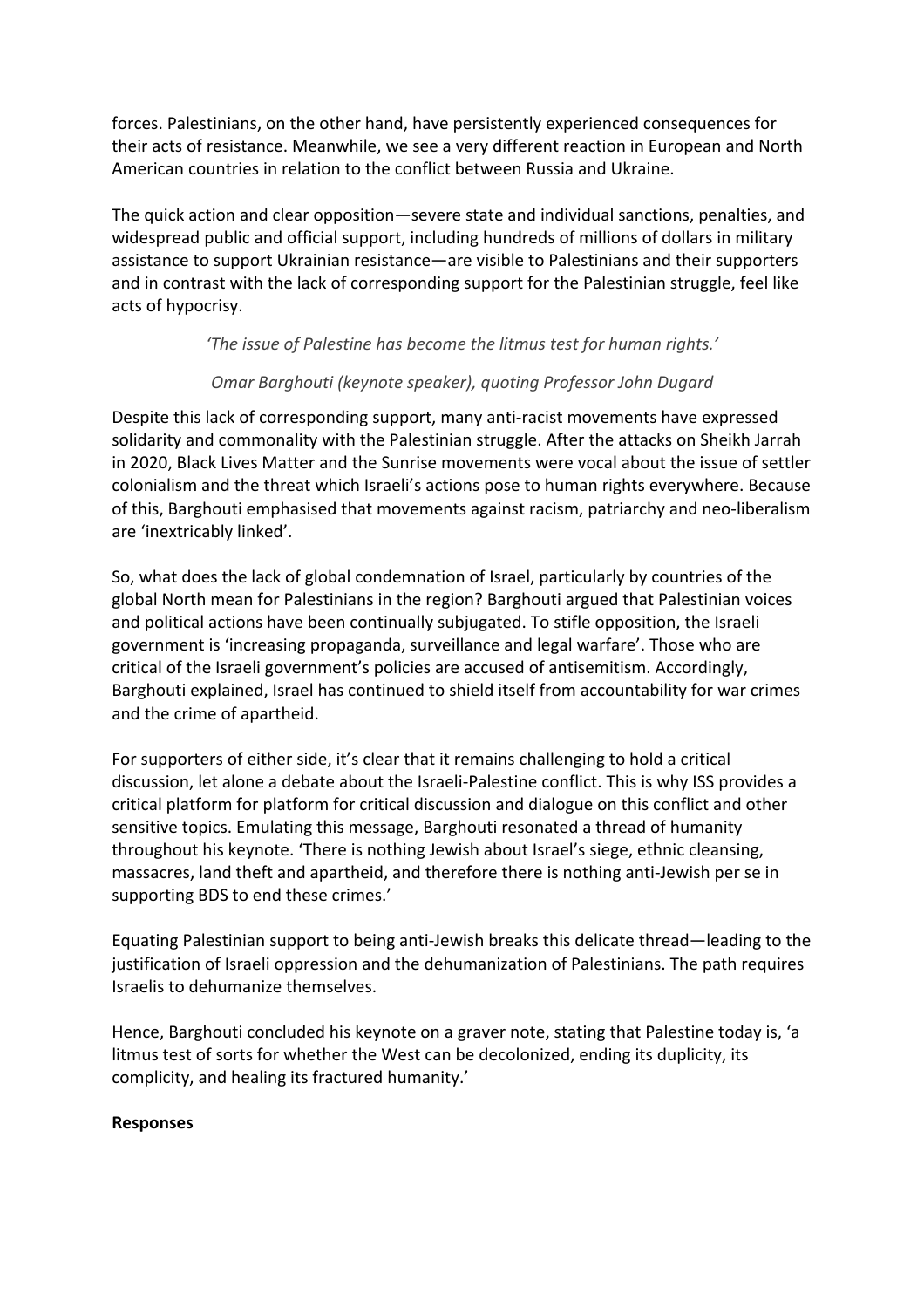The responses from the four discussants responded to the issues raised by Barghouti from their respective vantage points. **Saleh Hijazi**, currently a senior researcher at Amnesty International who joined us through a live Internet connection from the city of Ramallah in Occupied Palestine. Hijazi is a noted scholar who has worked at the European Council for Foreign Relations, Al Quds University and elsewhere, elaborated on the report by Amnesty International that he made a significant contribution to, and which he acknowledged has built on many years of scholarship as well as advocacy by Palestinian, Israeli and international NGOs as well as United Nations experts.

> *'It all starts with something very important. And that is recognition. Recognition of the situation for what it is; that of a cruel system of domination and a crime against humanity. Apartheid should have no place in our world today.'*

## *Saleh Hijazi (discussant)*

Hijazi was followed by commentary from **Jaap Hamburger**, a well-known social and political commentator in the Netherlands who as Chairperson of *A Different Jewish Voice* in Amsterdam has been vocal on this issue. Hamburger expressed his anxiety that 'because South African apartheid in the end failed, people might be seduced into thinking that Israeli apartheid may end in the same way.' Hamburger felt this was not realistic. Instead, he argued that one should focus on the international legal definition of apartheid, which incorporated Israel's version of apartheid that he argued was more sophisticated, and internationally supported than South Africa's was.

> *'There is no such thing as a state's right to exist. A state exists, or it does not exist. It is a matter of fact. But nowhere is laid down a right of existence. This notion too only serves one end: to safeguard Israel from criticism.'*

## *Jaap Hamburger (discussant)*

We then heard from **Danah Abueida**, a resident of Gaza, currently a law student at the University of Maastricht and also a Board Member of *Free Palestine Maastricht*. As a young scholar, she spoke of her joy at building a movement with other students in The Netherlands as well as her frustration at attacks by various institutions. These experiences as both a scholar and activist are felt and understood all the more acutely, her positionality having been formed through having grown up in a situation of military occupation, siege and apartheid, whereby to this day she must pass 16 military checkpoints to travel between the Gaza and the outside world.

> *'I could speak about the plight of 2.3 million people of Gaza who live on an uninhabitable piece of land, less than 400 kilometers squared, how they perservere, how they resist, how they practice hope despite all else… why we continue to make the case why we should be treated as full humans… tearing down the structures of apartheid is not abstract theory, nor case files behind closed chambers … it is material, it is violent, it is also psychologically destructive.'*

> > *Danah Abueida (discussant)*